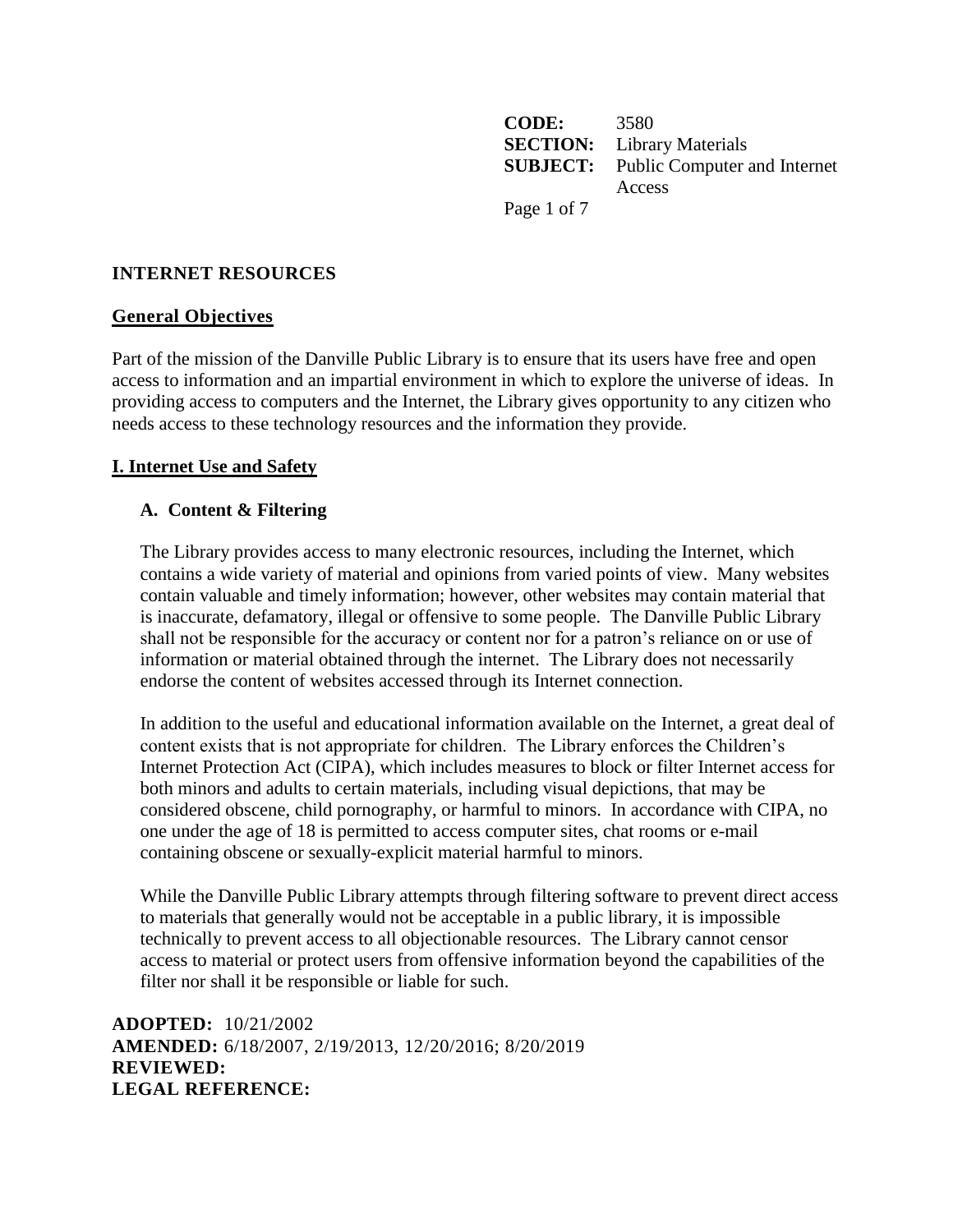**CODE:** 3580 **SECTION:** Library Materials **SUBJECT:** Public Computer and Internet Access Page 2 of 7

Filtering software also occasionally blocks acceptable sites; therefore, while the default setting for computers will be filtered, users age 18 and above may elect to disable the filter when logging on to use Library computers for legitimate research purposes. However, Library rules and restrictions as listed below apply at all times. This option is not available for users who are minors.

Filtering software also will not be disabled for patrons using personal computers or devices while connected to the Library's public wireless ("WiFi") network, because Danville Public Library staff is unable to monitor Internet usage on patrons' personal devices.

A patron also may, through a written request, ask to have a website that has been blocked by the filter to be unblocked, temporarily or permanently. After researching requests, IT or Management Staff will determine whether requests will be granted. Action on requests may take up to 48 hours, depending on availability of IT or Management Staff. The request forms are available at the Reference Desk.

It is the responsibility of parents, stepparents, guardians or other adults accompanying minor children to monitor and guide their own children in the use of the Library computers and the Internet.

# **B. Privacy and Confidentiality**

Privacy is not available to computer or WiFi users in the Library. Websites visited by all computers accessing the Internet via the Library's connection may be logged.

In accordance with CIPA, minors (any person younger than 18 years of age) shall not disclose personal identification information on the Internet, nor shall anyone engage in unauthorized disclosure, use, or dissemination of personal identification information regarding minors.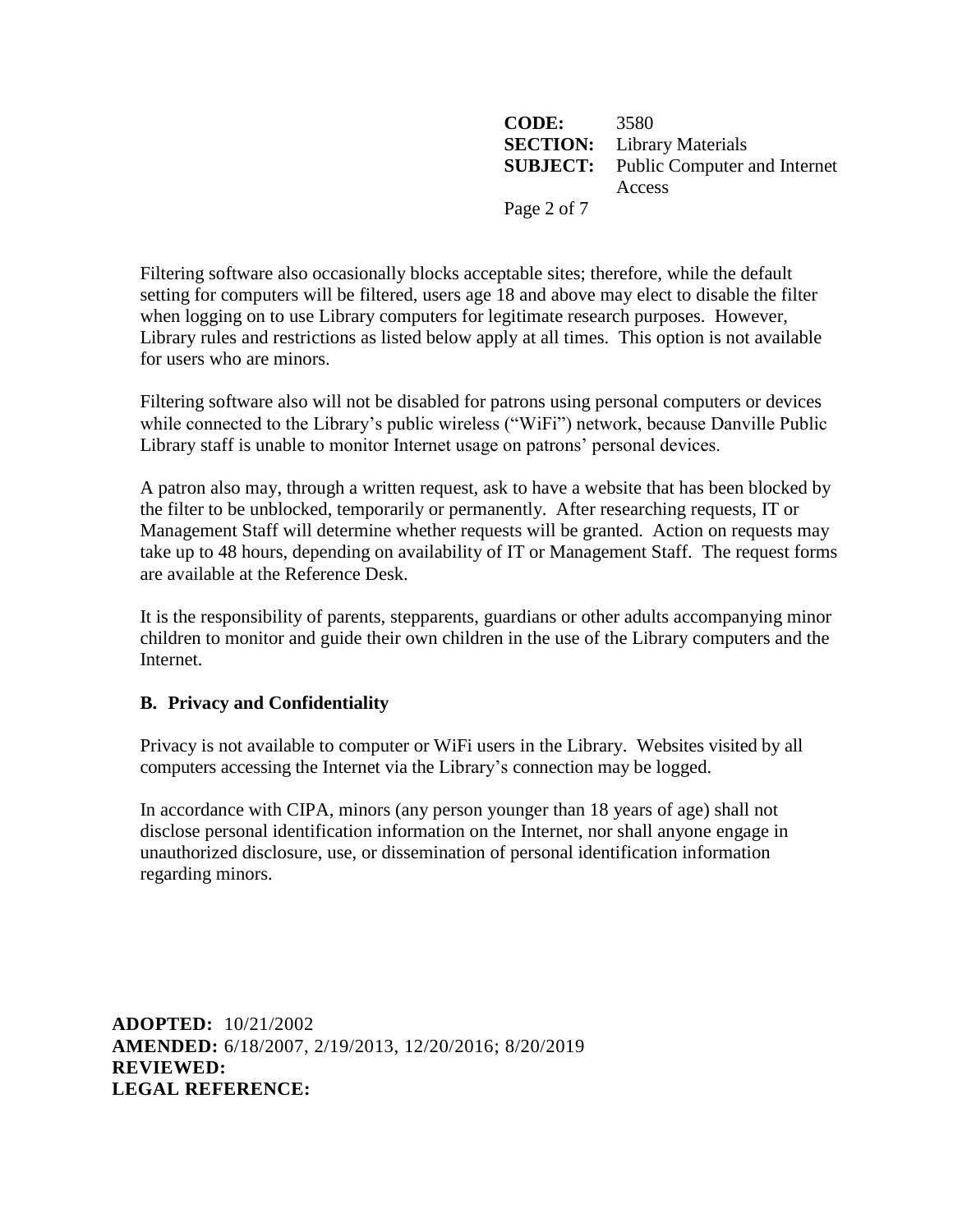**CODE:** 3580 **SECTION:** Library Materials **SUBJECT:** Public Computer and Internet Access Page 3 of 7

Users of electronic communications systems (Internet, email, chat, Instant Messaging, Skype, etc.) should be aware that such systems may not be secure and are, therefore, extremely vulnerable to unauthorized access and modification. Electronic communication carried on via Library computer stations or WiFi should not be considered confidential. The Library shall not be responsible or liable for any unauthorized access or modification of electronic communication. Evidence of illegal activity may prompt the Library to report such activity to authorities.

# **C. Copyright Compliance**

U.S. copyright law (Title 17, U.S. Code) prohibits the unauthorized reproduction or distribution of copyrighted materials, except as permitted by the principles of "fair use". Users may not copy or distribute electronic materials (including electronic mail, text, images, programs or data) without the explicit permission of the copyright holder. Any responsibility for any consequences of copyright infringement lies with the user; the Library expressly disclaims any liability or responsibility resulting from such use.

# **II. Responsibility of Users**

The freedom to access information also is a responsibility. Users of Library Internet-accessible computers shall be required to accept an Internet Use Agreement signifying they will adhere to the policy (Section IV below). WiFi users with their own devices are required to accept an abbreviated version of the Internet Use Agreement

# **CONDITIONS AND TERMS OF USE IN THE LIBRARY**

# **III. Computer Use Rules and Procedures**

The Library offers computers to the public for various uses and access, including application software, the Library's online card catalog, selected databases, and the Internet. Online catalog computers ("OPACs") are distributed throughout the building, providing access to the Illinois Heartland Library System SHARE database and other library databases.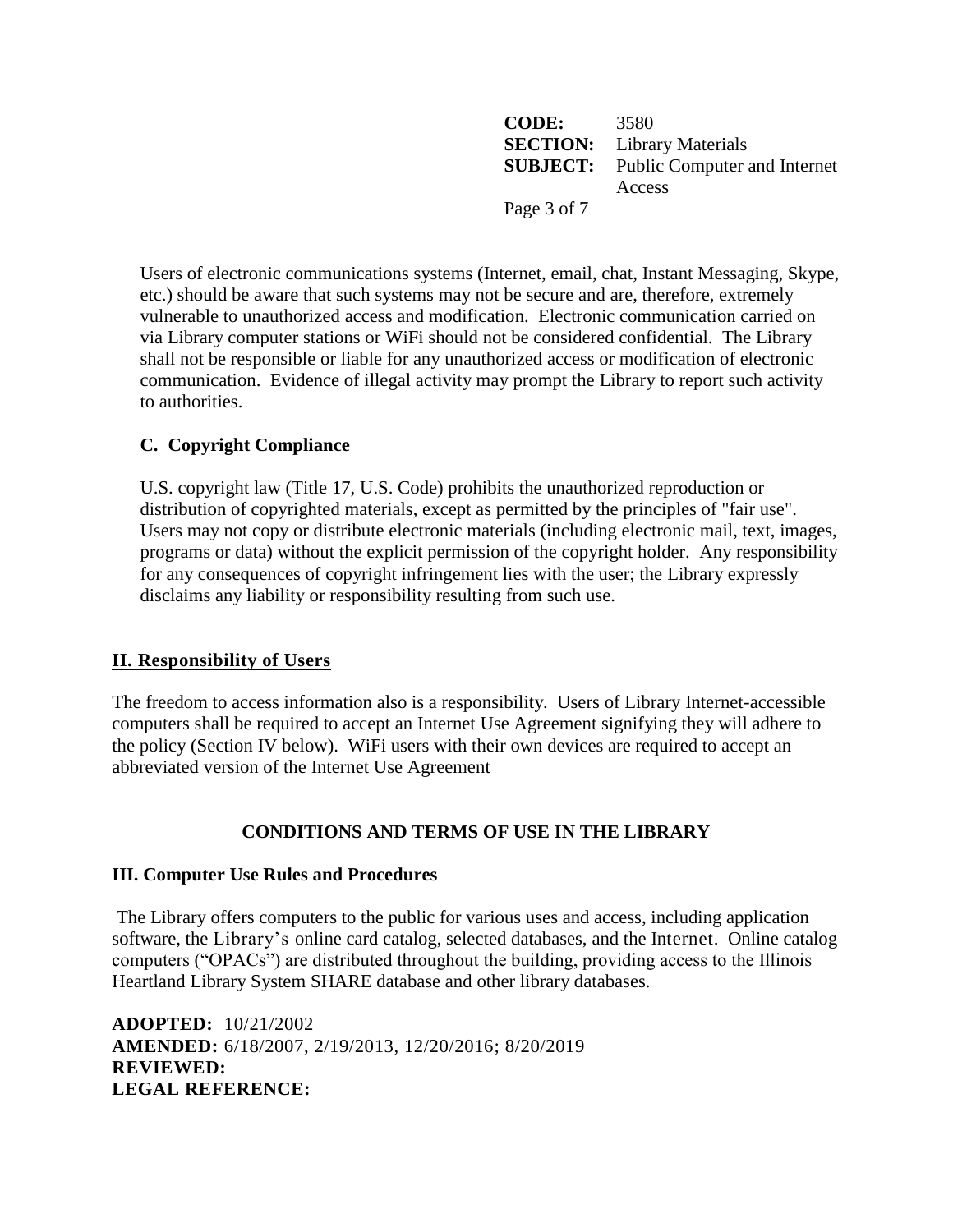**CODE:** 3580 **SECTION:** Library Materials **SUBJECT:** Public Computer and Internet Access Page 4 of 7

The Library's staff shall develop such rules and procedures as are necessary to insure the fair and reasonable use of computer and Internet resources. Use of the Internet-accessible public computers shall be subject to the following rules and procedures:

- A. Computers are available on a first-come, first-served walk-in basis. Time-management software ("Cassie") is installed on computers to ensure equitable use.
- B. The Library reserves the right to limit use of computers to 1-hour sessions, with a limit of two sessions per person, per day.
- C. Since space is limited and noise from group conversations is disruptive to others, no more than 2 people may gather at one workstation. Computer users who bring children with them are expected to monitor and control their children's behavior at all times. Computer users with noisy, disruptive and unattended children may lose their Internet privileges.
- D. Users may use their own external flash drives on designated library computers. Users may also purchase flash drives at the Reference Desk.
- E. Files downloaded from the Internet may contain malicious software. The Library recommends users run anti-virus software and a pop-up blocker on their personal device. The Library is not liable for any damages to a user's device or security intrusions caused by malicious software.
- F. The Library charges 15 cents per sheet of paper for black ink and 25 cents per sheet of paper for color ink to offset operating expenses for printing. The charge is for the printing, not the information.
- G. To ensure the equitable delivery of all library services, the amount of time that Library staff may provide computer instruction is limited. Staff will generally provide assistance for basic startup procedures. If patrons have never used computers or have specific questions about computers, current books and DVDs on the subject are available for checkout from the Library's collection.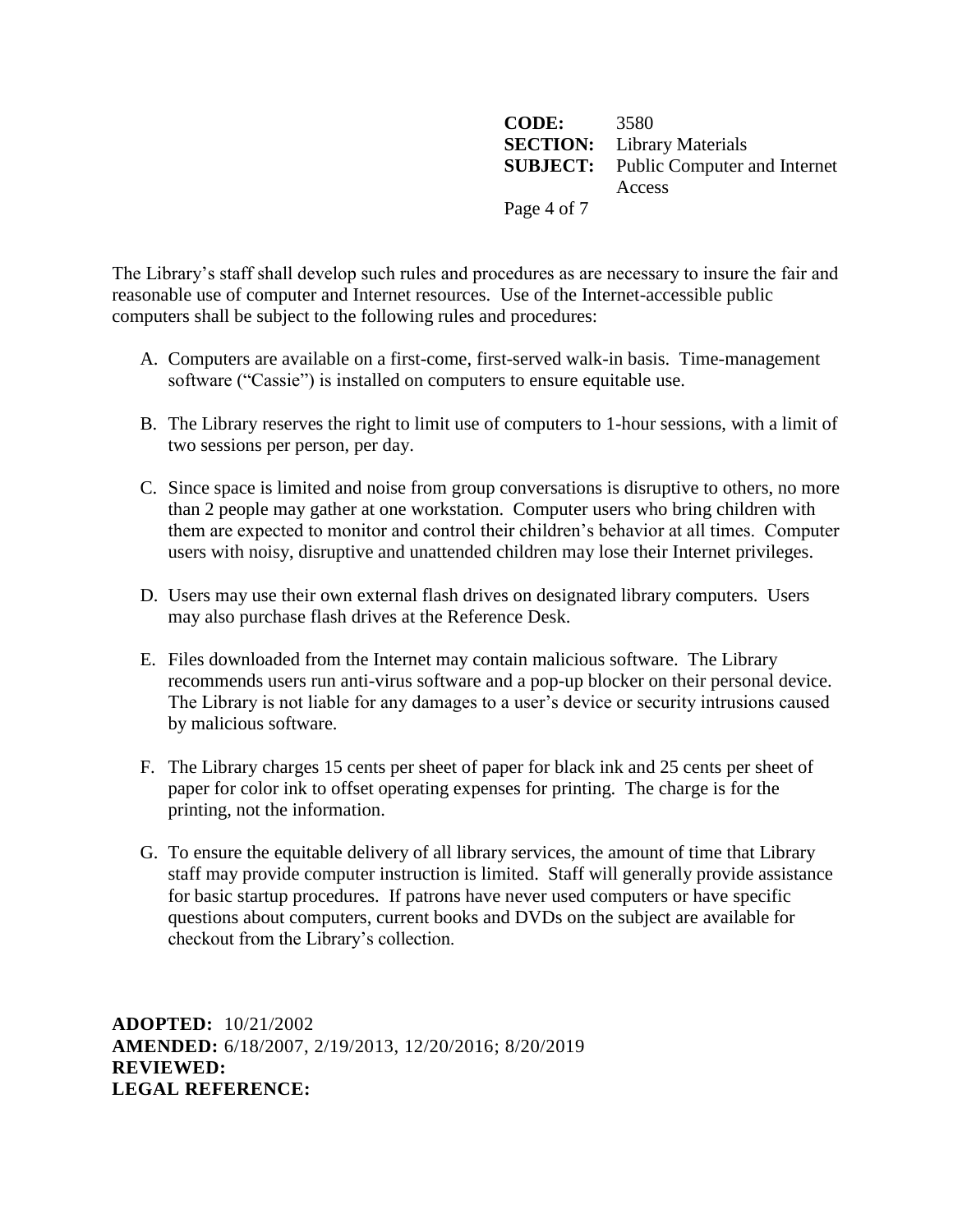**CODE:** 3580 **SECTION:** Library Materials **SUBJECT:** Public Computer and Internet Access Page 5 of 7

- A. Computer and Internet use will be managed in a manner consistent with the Library's Rules of Conduct which have been adopted and are posted in the Library. Failure to use computer workstations or WiFi appropriately and responsibly as defined in the Internet Use Contract may result in revocation of computer use privileges, Library privileges and/or criminal prosecution.
- B. Adults age 18 and older must use designated adult computers. Minor children age 12–17 must use the teen computers. Children under age 12 must use designated computers in the Children's Department. Parents and guardians of minors shall have the responsibility for a child's use, safety and security while using the Internet through the Library's connection. The Danville Public Library does not serve *in loco parentis* (in place of a parent); library staff cannot provide constant care and supervision of children as they explore the Internet.

# **IV. Internet Use Agreement**

The Library uses time-management software ("Cassie") to log users onto the library's computers and time their sessions. Cassie requires a unique barcode number and PIN ("credentials") for each user. Cassie does not control WiFi use.

### I AGREE AND UNDERSTAND THAT:

- 1. I will not share my Cassie credentials with others nor will I use another's Cassie credentials.
- 2. Use of the Library's workstations or WiFi to access Internet sites that are obscene, child pornography, or harmful to minors is prohibited.
- 3. I will not engage in any activity which is disruptive to other Library users. Unacceptable uses include, but are not limited to: harassment of other users; loud talking; libeling or slandering other users; destruction of or damage to equipment, software, or data belonging to the library or other users; and disruption or unauthorized monitoring of electronic communications.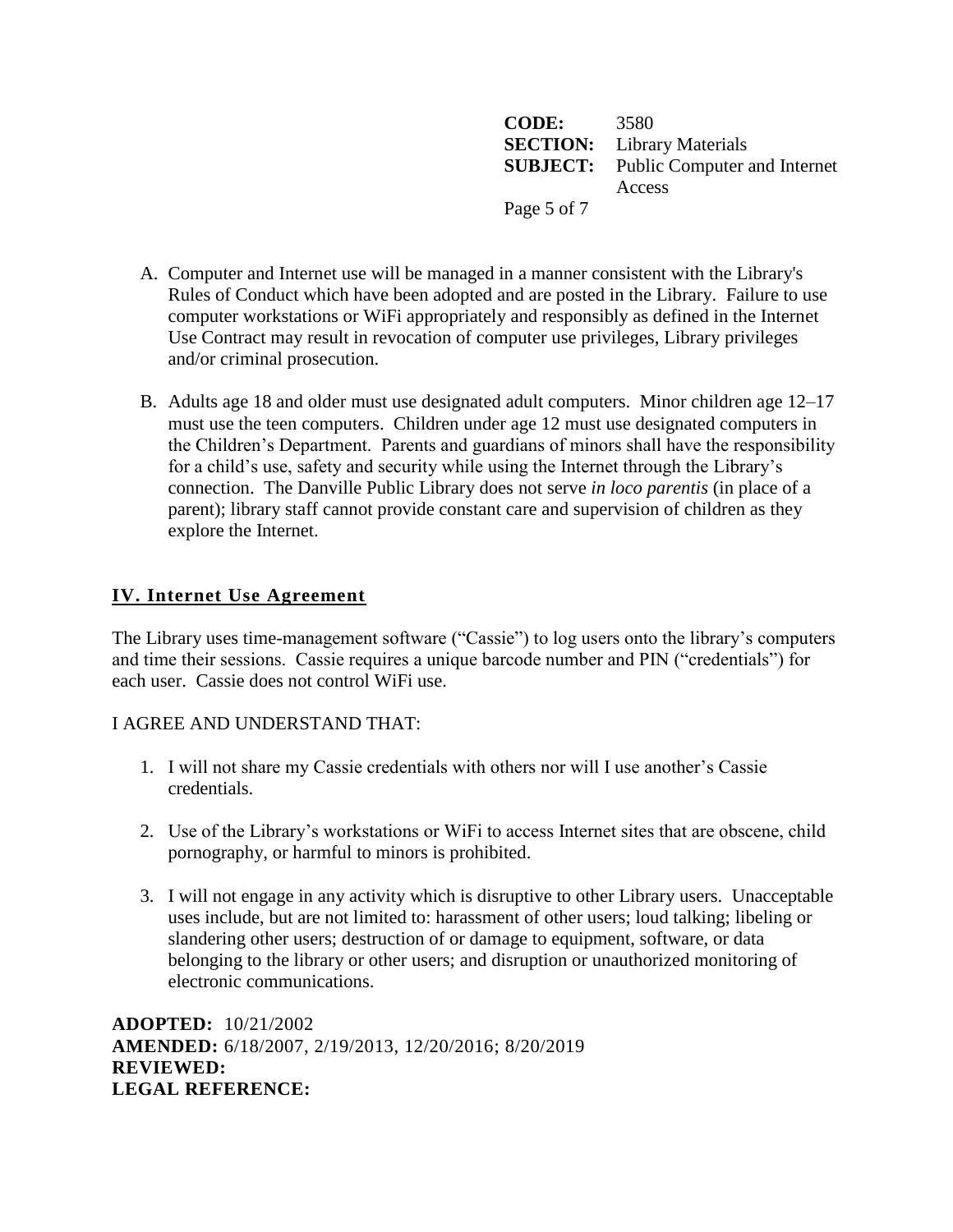**CODE:** 3580 **SECTION:** Library Materials **SUBJECT:** Public Computer and Internet Access Page 6 of 7

- 4. I will not use the workstations or WiFi to gain unauthorized access to the Library's network or computer systems or to any other network or computer system; obstruct other people's work by consuming large amounts of system resources or by deliberately crashing any Library computer system; make any attempt to alter software configurations or install any software; or make any attempt to cause degradation of system performance.
- 5. I will pay any repair or replacement costs of equipment or software damaged by myself or by minors for whom I am responsible.
- 6. The library is not responsible for any damage to personal disks, external storage devices, or similar items due to system malfunction, or any other reason.
- 7. I will follow all copyright laws, which restrict duplication of copyrighted software or material.
- 8. I will not use the workstations or WiFi to violate Federal, State, or local laws or regulations.
- 9. If I fail to abide by this agreement, I will lose eligibility for use of the Library's Internet Computers or WiFi.
- 10. I will not hold the Library responsible for any of the content or accuracy of information, material, or sites I access through the use of the Library's computers. I will not hold the Library responsible for any unauthorized access or modification of electronic communication I engage in through the use of the Library's computers.

## *[USERS CLICK "AGREE" TO SIGNIFY ACCEPTANCE; WITHOUT CLICKING, INTERNET ACCESS WILL NOT BE PROVIDED]*